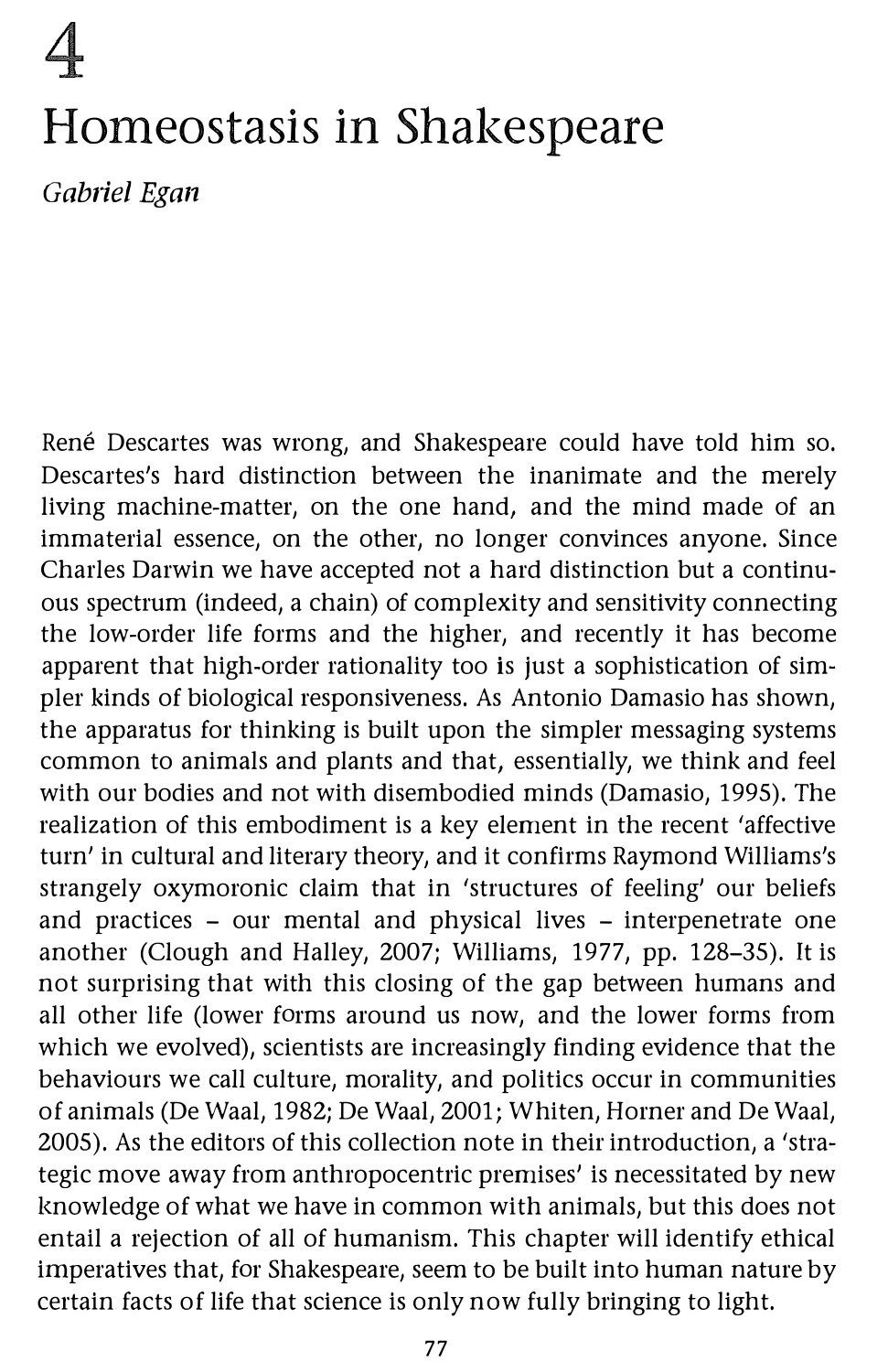In the 1970s the chemist James Lovelock developed an extraordinary hypothesis in which our planet's atmosphere is not the precondition that allowed life to develop on Earth, but is itself the product of life-forms, which made the world comfortable for themselves. This seemed to require that the life-forms collaborated in adjusting their outputs, which idea appeared so far-fetched that early research papers by Lovelock were routinely rejected by academic journals. Lovelock continued working on his hypothesis, and introduced into it the further complexity of the chemical reactions between the atmosphere and rock surfaces as they weathered (a process that bacteria can accelerate) and also the oceans full of algae. The result was a chemical model of a complex interconnected chain of reactions whose ultimate effect was to regulate the conditions on Earth for the benefit of its life-forms. This model he called Gaia. With the entire Earth unified in this way, it seems artificial to distinguish between the parts that are obviously alive (the biota) and the inanimate oceans, rocks and clouds. These inanimate parts are tightly coupled in chemical processes with the biota, and the proper perspective is to treat the entire Earth as a superorganism composed of many kinds of subsidiary organisms. This idea Lovelock first presented in a sequence of papers (the most significant being Lovelock, 1972; Lovelock and Margulis, 1974a, 1974b) and then as a series of books (including Lovelock, 1979, 1988).

Darwin's hypothesis showed that a chain of being unites all of life on Earth in a single, subtly complex, process, and Lovelock's Gaia hypothesis extends this idea up to the planetary scale and down to the mere matter comprising the land, sea and air. In its strongest form, Gaia sees the whole Earth as a living organism, one that might even (in Daniel Dennett's deliberately provocative phrase) have finally grown a nervous system: us (Dennett, 2003b). In its weakest form, which shades off into Earth Systems Science, the Gaia hypothesis treats the Earth's chemical and thermodynamic processes not as life itself but as a collection of tightly coupled feedback loops producing planetary homeostasis, or self-regulation. We see homeostasis all around us, but it can be hard to recognize and explain. For instance, the moon takes exactly as long to turn once on its axis as it does to orbit once around the Earth, which is why it always presents the same face to us, the face it has presented to millions of our ancestors. In the geocentric model of the universe this had been explained by the moon being fixed to a crystal sphere encompassing the Earth and turning with it as the sphere rotated. But once Copernicus and Galileo had worked out the correct locations and motions of the heavenly bodies and Isaac Newton and Johannes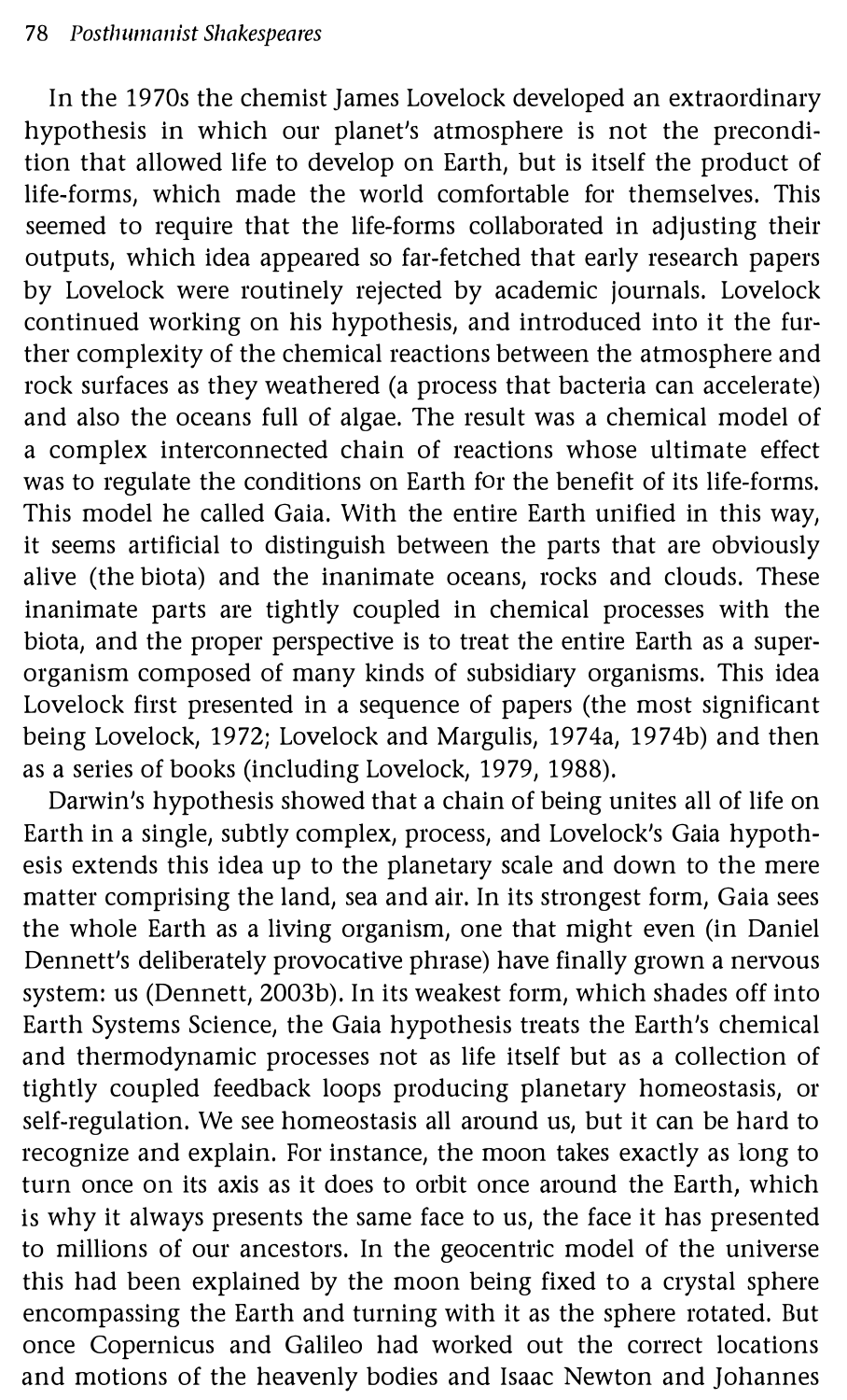Kepler had derived the forces governing them, the moon turning at just the right rate to keep its face to us looked like a celestial miracle of coincidence. It was almost the twentieth century before George Howard Darwin, Charles Darwin's son, figured out how the laws of gravity make the Earth-moon system self-regulating (Darwin, 1898). If we managed to perturb the moon, giving it an extra spin in order to see around the other side, it would react by turning back to show its familiar face to us, and solely because of gravitational forces.

Earth Systems Science is finding self-regulation in places nobody suspected before, thereby reactivating pre-Enlightenment views on matter, the universe and life. Shakespeare's characters debate self-regulation and find it at work in things we consider to be alive and in things that, until recently, we did not. The Earth shook at Owen Glendwr's birth, of that the protagonists agree. But why did it shake? Owen Glendŵr says it was out of fear:

| GLYNDŴR | The front of heaven was full of fiery shapes, |
|---------|-----------------------------------------------|
|         | Of burning cressets; and at my birth          |
|         | The frame and huge foundation of the earth    |
|         | Shaked like a coward.                         |
|         | $(1$ Henry IV, IV.1.13–16) <sup>1</sup>       |

Hotspur accepts the shaking but not the cause: 'I say the earth was not of my mind / If you suppose as fearing you it shook' (III.1.20-2). At best, the Earth but belched or farted at Glendwr's birth:

HorsruR Diseased nature oftentimes breaks forth In strange eruptions; oft the teeming earth Is with a kind of colic pinched and vexed By the imprisoning of unruly wind Within her womb, which for enlargement striving Shakes the old beldam earth, and topples down Steeples and moss-grown towers. At your birth Our grandam earth, having this distemp'rature, In passion shook.

 $(1$  Henry IV, III.1.25-33)

As Edmond Malone pointed out (Shakespeare, 1821, III.1.33, n. 3), the same image of winds trapped in the Earth occurs in Edmund Spenser's The Faerie Queene (III.9.15.2-9) and one of Shakespeare's narrative poems: 'As when the wind, imprisoned in the ground, / Struggling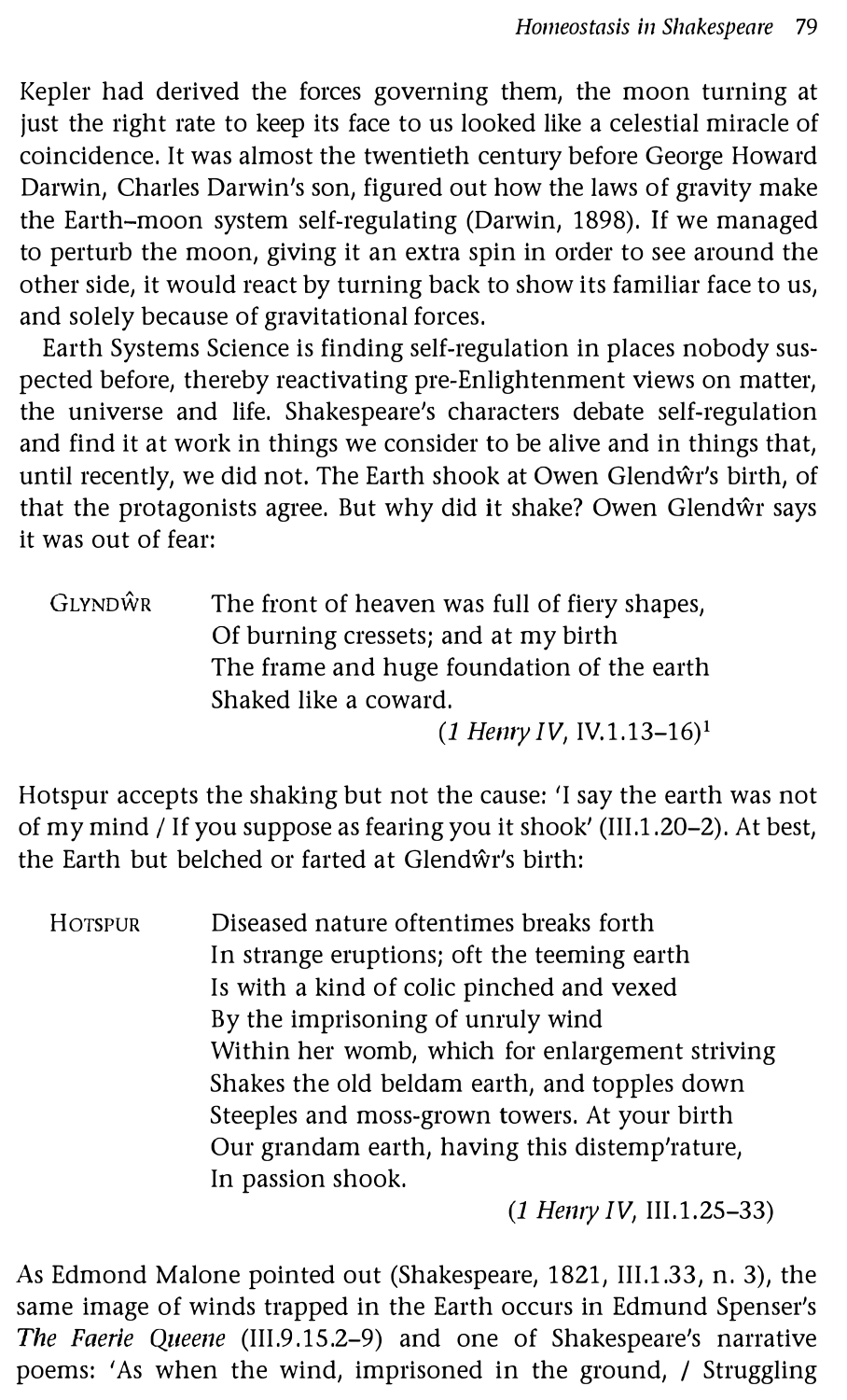for passage, earth's foundation shakes' (Venus and Adonis 1046-7). But in Spenser's poem and Venus and Adonis the wind has agency – has a desire for release - and the Earth is merely its prison, a foundation to be shaken. Hotspur, in contrast, sees the Earth as the agent here: the Earth breaks wind to correct itself by relieving the build-up of internal pressure.

These ideas have been an embarrassment to criticism. Shakespeare seems to share his characters' belief in a vital and alive universe rather than a mechanical one. We can tell Shakespeare's view because Hotspur is pricking Glendwr's pomposity, yet he does not challenge the idea that the Earth responded as a living creature. Hotspur merely substitutes flatulence for fear as the cause of this response. As late as 1765, Samuel Johnson was able to read Hotspur's explanation as 'a very rational and philosophical confutation of superstitious errour' (Shakespeare, 1765, III.1.28, n. 6), meaning that Glendwr is superstitious and Hotspur's explanation is rational. In the notes to his 1768 edition Edward Capell wrote that as an explanation of earthquakes 'the Poet's physics are certainly right', albeit 'the dress he has put them in ... is suited to the mouth they proceed from' (Capell and Collins, 1779-80, p. 159). I do not suppose Johnson and Capell meant that they accepted Hotspur's image as literally true. I imagine they saw it, much as we would until recently, as a metaphor that comes closer to the truth than Glendŵr's idea of a fully conscious world capable of fearing his nativity.

Until recently, most scientists would have said that, howsoever metaphorical, Hotspur's explanation is unhelpful since there is nothing remotely biological at work in earth tremors. Indeed, the Gaia hypothesis was at first resisted by Earth Systems scientists precisely because it seemed biological. The Gaia hypothesis now incorporates plate tectonics and earthquakes, and hence encompasses the phenomena Hotspur tries to explain (Worsley, Nance and Moody, 1991; Berner, 1991). Earthly exhalation is also where Gaia started, for the atmospheric disequilibrium it set out to explain is the rich concentrations of oxygen and methane that could not co-exist for long were not living creatures replenishing them by respiration and farting/belching. Hotspur was right: the living Earth belches and dead planets do not. It might be objected here that atmospheric methane comes from individual organisms' digestive processes not the whole Earth's. Gaia shows that this distinction between part and whole is false: the living Earth is its collection of parts, as is the organism. The average human has about ten times as many microorganisms - separate creatures with their own DNA and reproduction cycle - living in her digestive tract as she has cells in her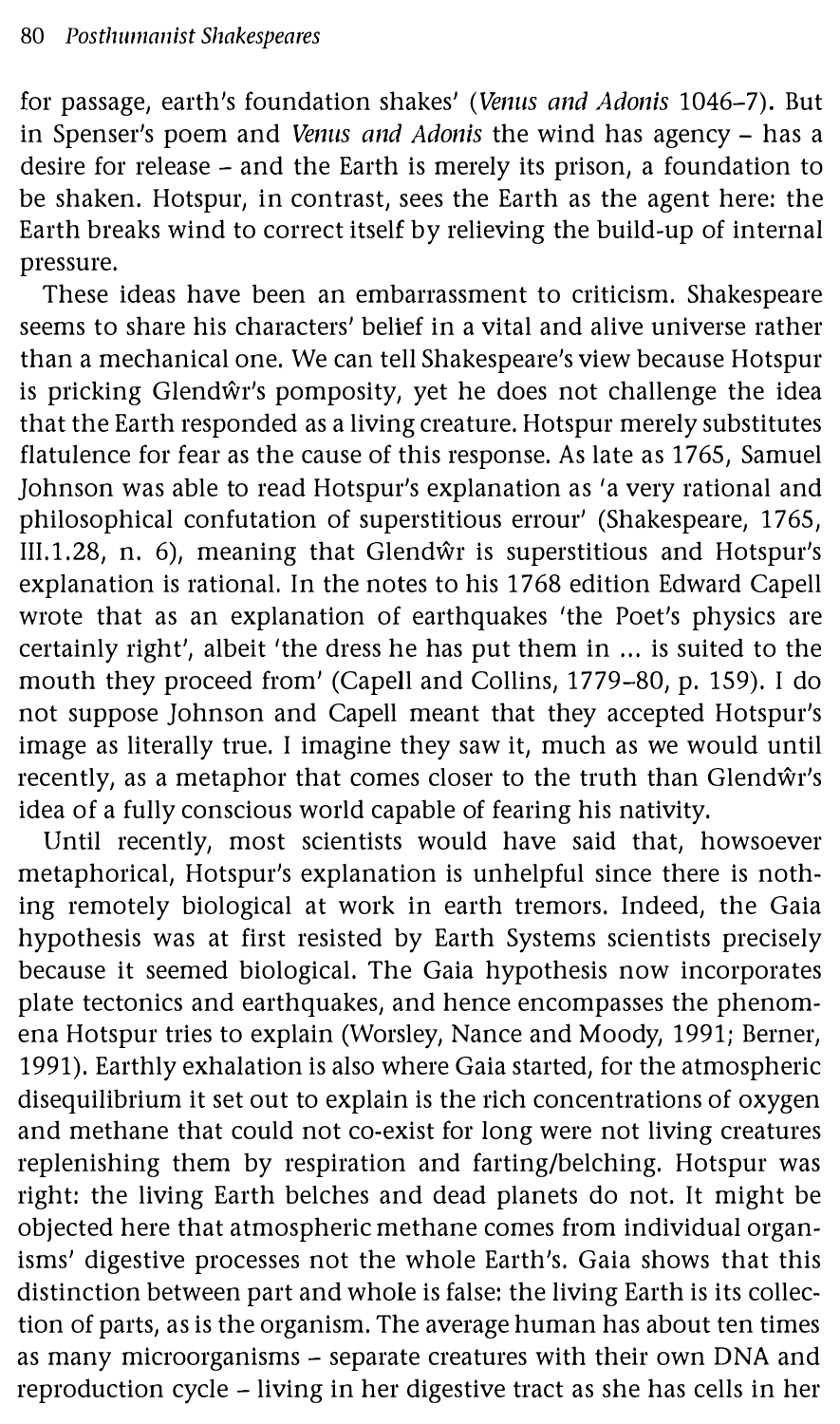body, and it is these that make her farts and her belches as they break down her food. If we think our effluxes are our own, then we must accept that the Earth's are its own.

Zoologists used to object that the Gaia hypothesis is anti-Darwinian, since planet-wide regulation of the atmosphere seems to imply cooperation that is at odds with natural selection's privileging of the local and the temporary advantage. Gaia, they objected, would require organisms planning ahead for their collective good, which cannot be right. Lovelock's answer invoked a principle that Darwinists only started to think carefully about since the 1960s: the environment to which an organism adapts is not a static background but includes the dynamic behaviour of other organisms, including others of its own species. Moreover, the environment can be altered by an organism. This last point is crucial, since an inheritable trait might be even more advantageous to a creature's descendants than it was to the creature that first developed it, simply because that trait changed the environment against which the adaptation's usefulness is to be measured. This means that determining whether a trait is doing an organism some good (in the evolutionary sense) may be harder than it might at first seem.

In his latest work to address how natural selection might have generated planet-wide homeostasis, Lovelock explicitly puts the case in transgenerational terms regarding mutual interchange between an organism and its environment:

[T]he first organisms must have used the raw materials of the Earth's crust, oceans, and air to make their cells. They also returned to their environment their wastes and dead bodies. As they grew abundant, this action would have changed the composition of the air, oceans, and crust into an oxygen-free world dominated chemically by methane. This means that soon after its origin, life was adapting not to the geological world of its birth, but to an environment of its own making. There was no purpose in this, but those organisms which made their environment more comfortable for life left a better world for their progeny, and those which worsened their environment spoiled the survival chances of theirs. Natural selection then tended to favor the improvers. (Lovelock, 2004, pp. 3-4)

In other words, competition between, on the one hand, early organisms that left the area around themselves a bit easier for their progeny to live in and, on the other, those that left it a bit harder for their progeny to live in would have favoured the former. The progeny of the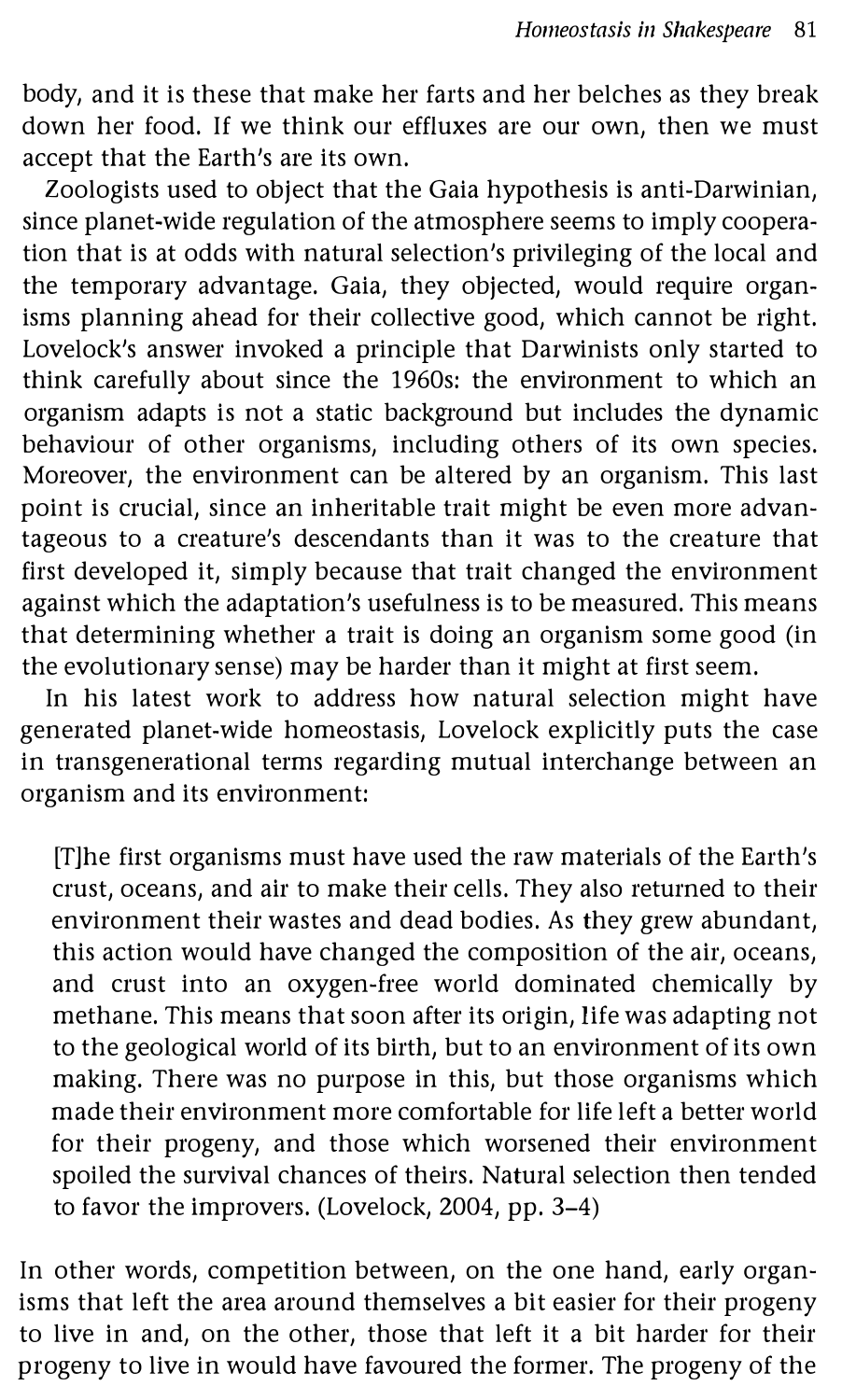well-behaved had the advantage. This hypothesis does not fall foul of the fallacy of group selection, as Richard Dawkins claimed when he objected that Gaia requires the kind of selflessness that natural selection destroys because 'a mutant plant which saved itself the costs of oxygen manufacture .. . would outreproduce its more public-spirited colleagues' (Dawkins, 1982, p. 236). Rather, Gaian natural selection is now taken seriously by mainstream Earth Systems Science (Lenton, 1998).

Of course, Elizabethans had no direct access to any such insights. But in the theologically centred morality of Shakespeare's time the ethic of reciprocity embodied in the Christian Golden Rule - 'do to others as you would have them do to you' (Matthew  $7.12$ ) - was obviously a component of interactions within the family, or within a community, or between natives and strangers. Shakespeare repeatedly dramatized how morality emerges from such interactions, both within a generation and, crucially for my argument, across generations of descendants. The Golden Rule seems to govern social interactions within a single generation - the 'others' are those around you now - while natural selection required for Gaia occurs trans-generationally and is concerned with behaviours whose impacts upon evolutionary fitness can only be discerned over time. Shakespeare on occasion addresses such Gaian interactions, by dramatizing selfish behaviour that seems advantageous to the individual considered synchronically but, when considered diachronically, trans-generationally, is revealed as disadvantageous. He was aware that if one's behaviour is inherited by one's children, one faces a kind of Golden Rule played out over time and hence, in crude but I think defensible terms, heredity encourages goodness.

The earliest example of this principle in Shakespeare's work is Lady Anne's curse on Richard Gloucester, in which she imagines him having a child as monstrous as himself:

LADY ANNE If ever he have child, abortive be it, Prodigious, and untimely brought to light, Whose ugly and unnatural aspect May fright the hopeful mother at the view, And that be heir to his unhappiness. (Richard III, I.2.21-5)

John Jowett thought that Anne's reference to deformity 'glances only indirectly at' Richard's own condition (Shakespeare, 2000, I.2.21, n.) whereas Antony Hammond was sure that Anne is 'describing Richard's own birth' and wondered whether she realizes that she is doing this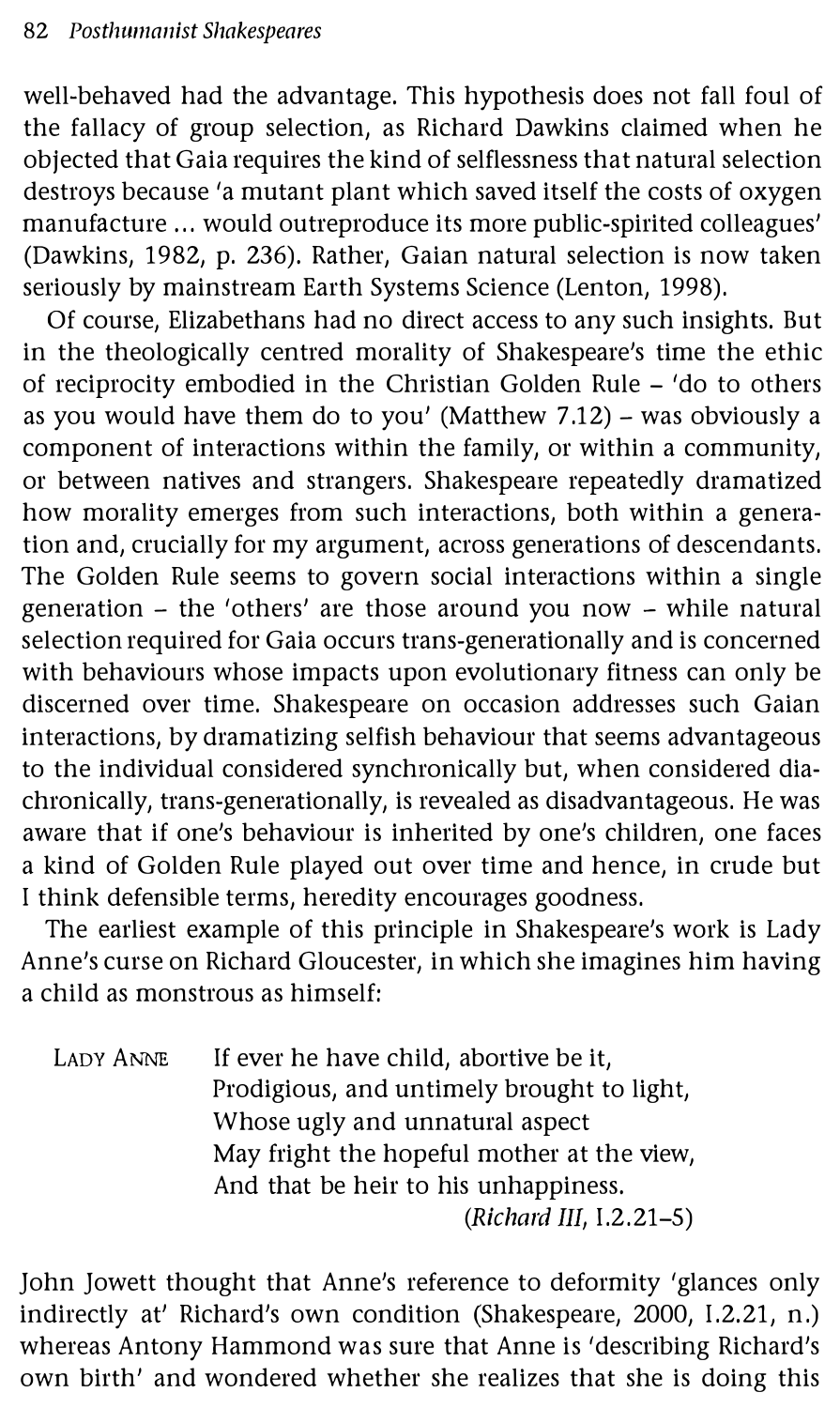(Shakespeare, 1981, I.2.23, n.). Without speculating about the contents of Anne's mind, we can say for sure that 160 lines earlier (about 8 minutes of stage time) Richard called himself 'deformed, unfinished ... half made up' (I.1.20-1), so the audience hears Anne cursing Richard with having a child like himself. King Lear pronounces the same curse on his daughter Gonoril:

LEAR If she must teem, Create her child of spleen, that it may live And be a thwart disnatured torment to her. Let it stamp wrinkles in her brow of youth, With cadent tears fret channels in her cheeks, Turn all her mother's pains and benefits To laughter and contempt, that she may feel -That she may feel How sharper than a serpent's tooth it is To have a thankless child. (History of King Lear, IV.268)

Viewed as a parenting strategy, Gonoril's selfishness defeats itself and the Golden Rule is upheld, not synchronically but diachronically over the generations.

Later Lear realizes a layer of further potential reciprocity: what if he is subject to the same curse he made upon Gonoril? That is to say, might not Gonoril herself be a deserved punishment to him just as he wishes her child to be a deserved punishment to her? The sight of Edgar prompts this thought:

| LEAR            | What, has his daughters brought him to this pass?        |  |
|-----------------|----------------------------------------------------------|--|
|                 | (To Edgar) Couldst thou save nothing? Didst thou give    |  |
|                 | them all?                                                |  |
| Fool            | Nay, he reserved a blanket, else we had been all shamed. |  |
| LEAR (to Edgar) |                                                          |  |
|                 | Now all the plagues that in the pendulous air            |  |
|                 | Hang fated o'er men's faults fall on thy daughters!      |  |
| <b>KENT</b>     | He hath no daughters, sir.                               |  |
| LEAR            | Death, traitor! Nothing could have subdued nature        |  |
|                 | To such a lowness but his unkind daughters.              |  |
|                 | (To Edgar) Is it the fashion that discarded fathers      |  |
|                 | Should have thus little mercy on their flesh?            |  |
|                 | Judicious punishment: 'twas this flesh begot             |  |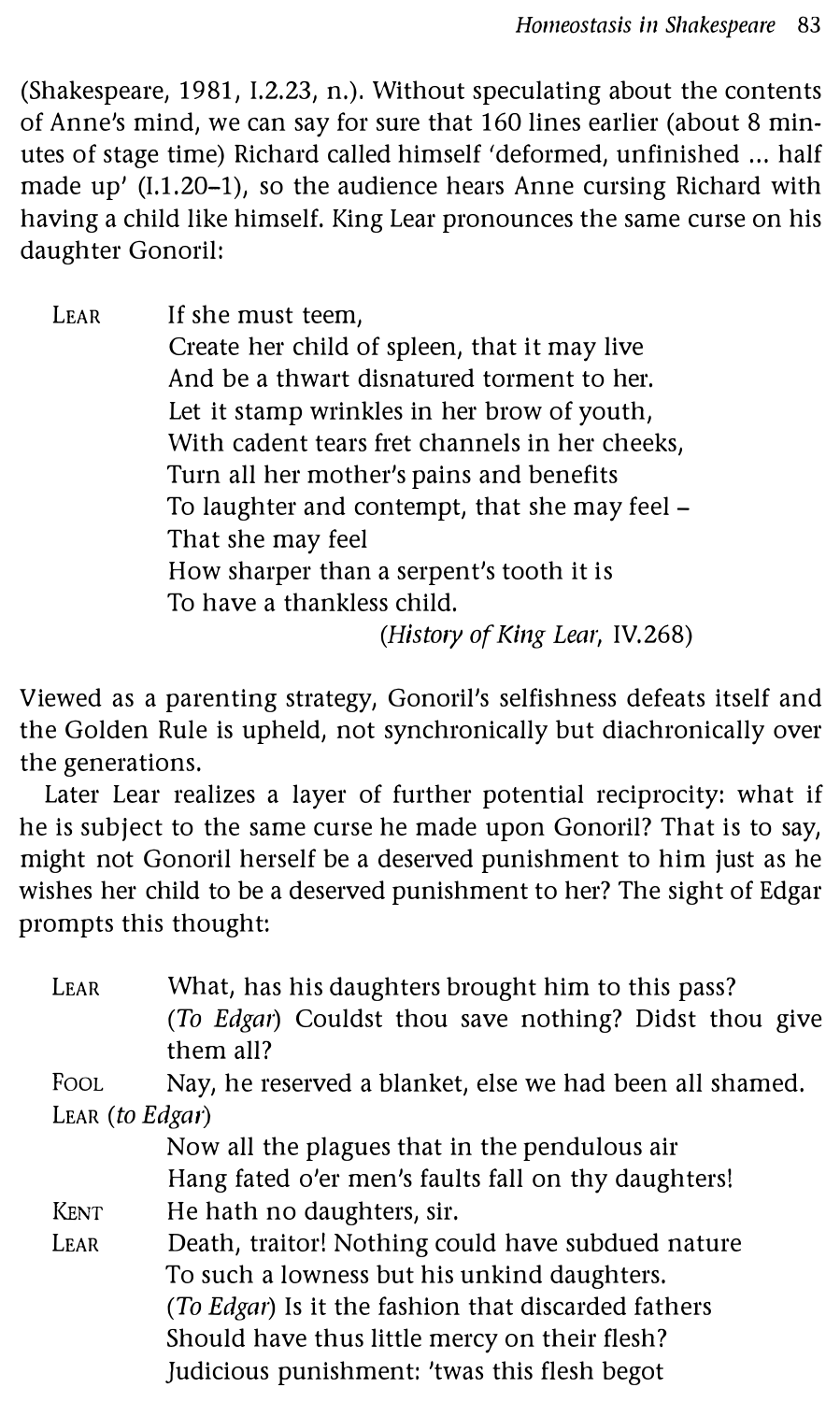Those pelican daughters.

(History of King Lear, 11.56-68)

Lear comes to realize the errors of his ways, and in this regard we may usefully contrast him with the childless king Richard III. Richard has hopes to start his own line of monarchs, but his imagery of generation runs precisely counter to the principle of transgenerational correction I have been outlining. Richard seems to think that by generation he will undo his crimes rather than be called to account for them:

QEEN ELIZABETH

Yet thou didst kill my children.

KING RICHARD

But in your daughter's womb I bury them, Where, in that nest of spicery, they will breed Selves of themselves, to your recomfiture. (Richard III, IV.4.353-6)

The childless Macbeth is much like Richard in brutally hacking his way to the throne only to find that it gives little joy without a child to pass it on to. Indeed, we may suppose that these kings are able to be brutal because they are childless: had they to face the transgenerational consequences of passing on these traits they would learn that selfishness is self-defeating. In their introduction, the editors of this volume sketch Andy Mousley's defence of humanism's intenogations of 'how to live?', and here is a concrete example in Shakespeare's suggestion that the facts of life militate against anti-social behaviour. Perhaps goodness, like freedom, evolves (Dennett, 2003a).

The last plays of Shakespeare's career are especially concerned with relations between the generations. In The Winter's Tale, Paulina presents the new-born baby Perdita to Leontes and remarks on its likeness to him:

PAULINA It is yours, And might we lay th' old proverb to your charge, So like you 'tis the worse. Behold, my lords, Although the print be little, the whole matter And copy of the father ...  $\ddotsc$ And thou good goddess Nature, which hast made it So like to him that got it, if thou hast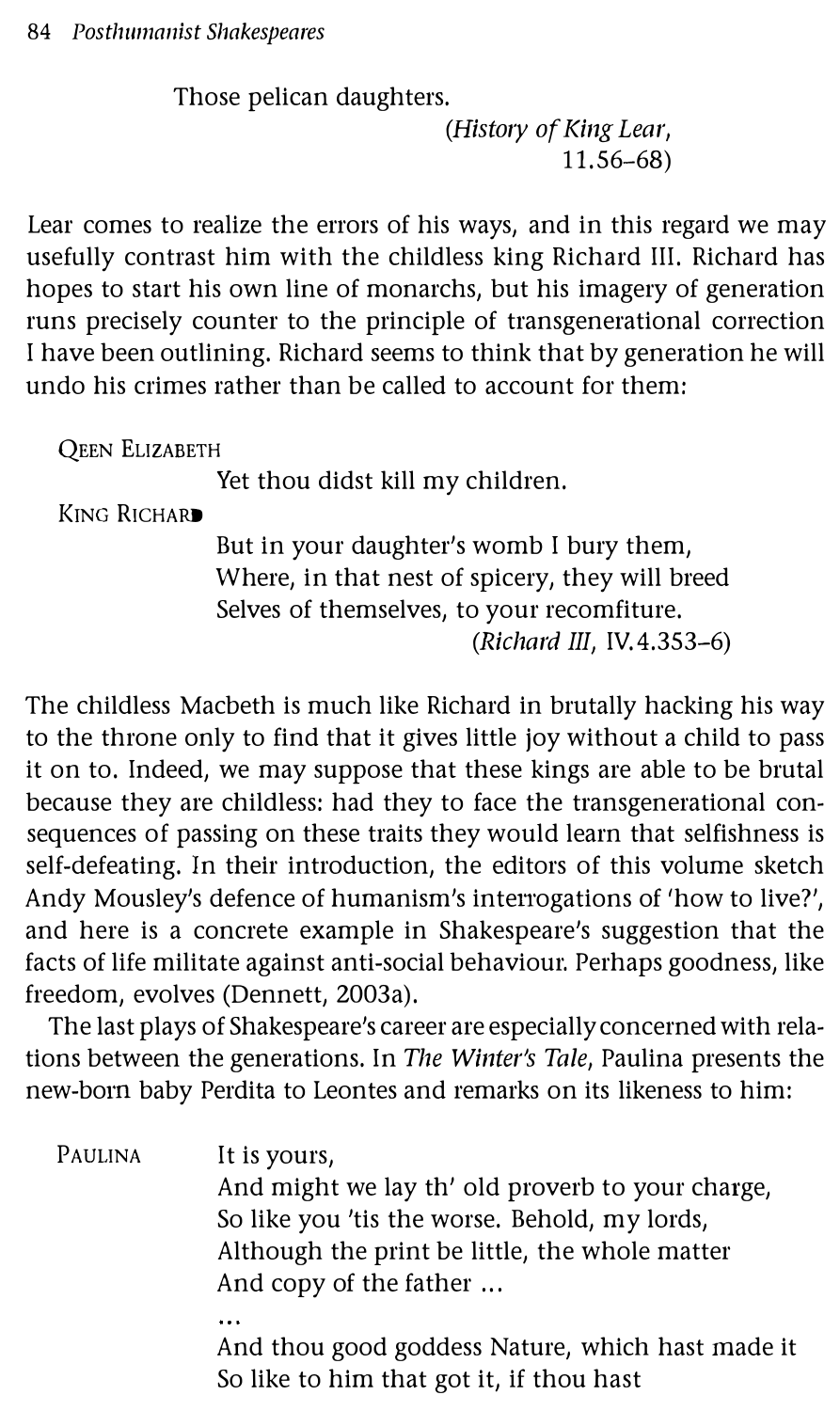The ordering of the mind too, 'mongst all colours No yellow in't, lest she suspect, as he does, Her children not her husband's. (The Winter's Tale, II.3.96-108)

Paulina means to show Leontes that he was wrong to suspect that the baby is another's child. But, having asserted that the baby is like its father, Paulina must hope that Perdita is unlike her father in one quality at least: that she is not yellow (the colour of jealousy) lest she think that her children are not her own. This is of course absurd, since the uneven burden of sexual reproduction affords women one certainty: they can at least be sure that the children they give birth to are their own.

Even if heritable, Leontes's jealousy could not be transmitted down the female line, as Paulina appears to recognize as she says this. The Variorum edition of the play cites a number of critics who regard this absurdity as intentional illogic on Paulina's part, meant to show Leontes his own illogic (Shakespeare, 2005, Through Line Numbering (TLN), 1029-30, n.). On the other hand one might argue that this is unintentionally inflammatory and that, having his attention drawn to the certainty of motherhood, Leontes might feel the pain of paternal uncertainty all the more keenly. From the point of view of natural ethics - the kind of Gaian self-regulation that Shakespeare is thinking about - Paulina seems to have put her finger on a problem, since transgenerational relations cannot visit Leontes's disorder upon him in the way that they can revisit Gonoril's ingratitude upon her.

The neo-Darwinian approach to generation distinguishes our ideas from those of the high Enlightenment, and when allied to Lovelock's Gaia hypothesis the effect is that long-standing certainties about the place of humankind in the universe are transformed in ways that philosophers are only beginning to appreciate. According to N. Katherine Hayles, the break that marks the transition to a posthuman condition occurred with the mathematical demonstrations that information could be measured as a quantity distinct from the medium conveying it, and that a machine could exhibit complex homeostasis by using information about itself to regulate its own performance (Hayles, 1999). For Hayles, the humanist subject invented by the Enlightenment depended on an untenable Cartesian distinction between the body and the unembodied mind, and the posthumanist subject is in danger of abandoning the body altogether. The human characteristic we value most is consciousness, which impresses us much more than the (also complex) capacity to catch a fast-moving ball while running or to digest food,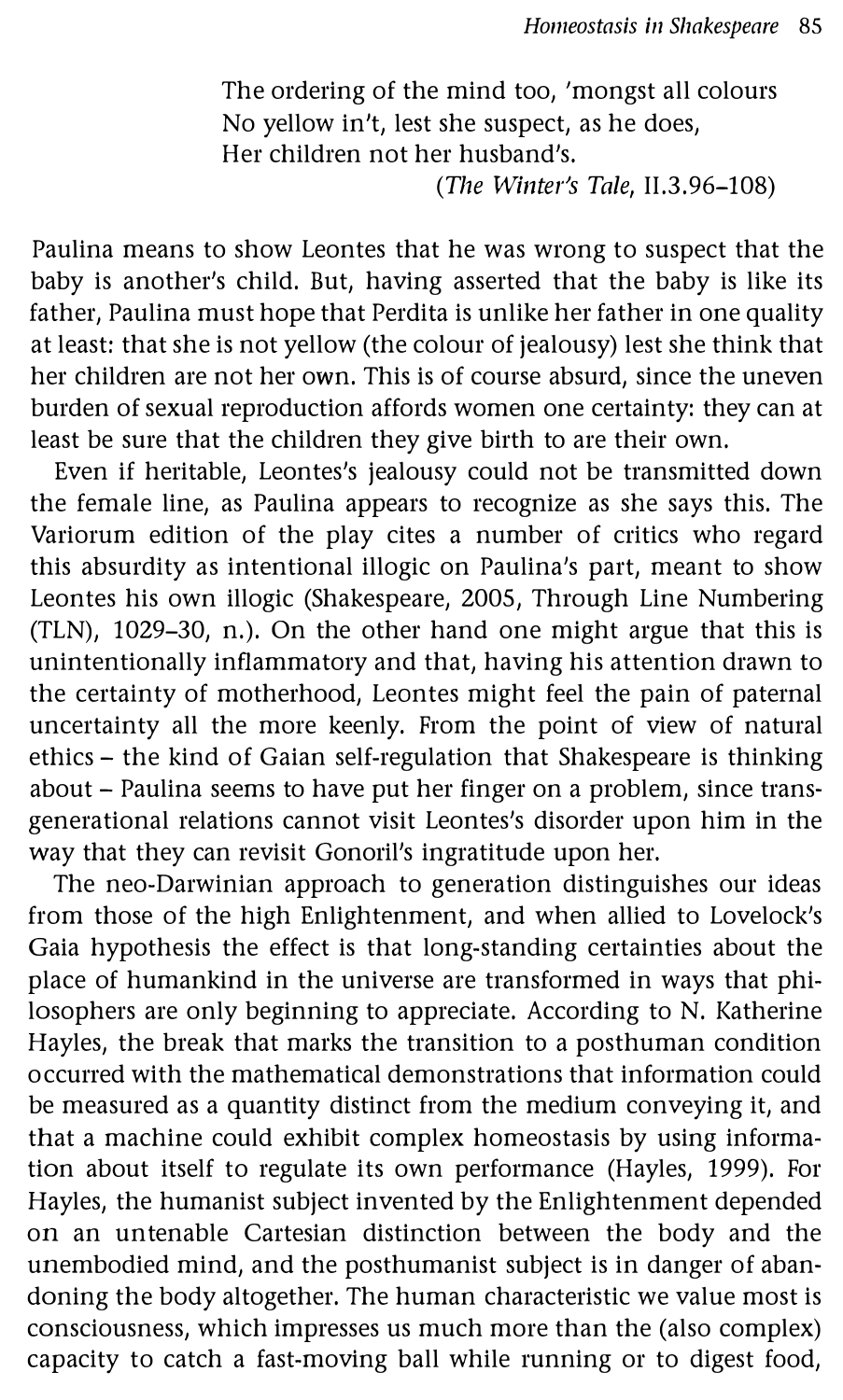and consciousness she argues - following Antonio Damasio (1995) - is embodied. Thus 'Human mind without human body is not human mind' (Hayles, 1999, p. 246).

In this, however, Hayles's own anthropocentrism distorts the argument, for the humanist subject of the Enlightenment is just as effectively decentred in the new ecological approach that finds in the wider Earth systems (the movements of energy and chemicals in ocean currents, wind and weathering) the homeostatic processes that we once thought were characteristics peculiar to life. Hayles's posthuman condition in which a hard distinction between mechanical and living processes breaks down is also the early modern condition and was familiar to Shakespeare. Indeed, we might even say that Hayles is premature, for there are important ways in which the now-dominant neo-Darwinian approach to life might be an oversimplification regarding the distinction, first made by August Weismann, between the genetic information, akin to recipes, passed down the generations by sex, the so-called germ line, and the bodies built from these recipes, the so-called somatic line. According to Weismann the latter cannot affect the form: an individual's genes are in no way modified by its behaviour. In fact, it seems that the germ line is not quite so isolated from the somatic line as would be suggested by the analogy with information and media.

Work on epigenetics and imprinting, in which the expression of genes may be conditioned by the sex of the parent from which they are inherited (or, more controversially, conditioned by the experiences of the parent), suggests that genetic data are not entirely isolated inside their chromosomes. While this does not amount to a return to Jean-Baptiste de Lamarck's notion of inheritance in which each generation's particularities (the ironsmith's large biceps, the bicyclecourier's powerful calves) are passed on to descendents (the view that Weismann overturned), it suggests interactions that blur the germ/soma distinction. The idea that maternal experiences during gestation affect a foetus has a long tradition and of course emerges in Shylock's story of Laban's trick with his uncle's sheep (The Merchant of Venice, I.3.89) and in Edmund's conviction that his fierce personality was imprinted on him by the passionate sex enjoyed by his parents when they made him (The History of King Lear 2.10-15).

A particular kind of transgenerational relationship, parent-child incest, is the special focus of the last plays. In Pericles, Antiochus has corrupted the normal linear fanning out of family trees by fulfilling in himself the functions of father and husband. This turning in upon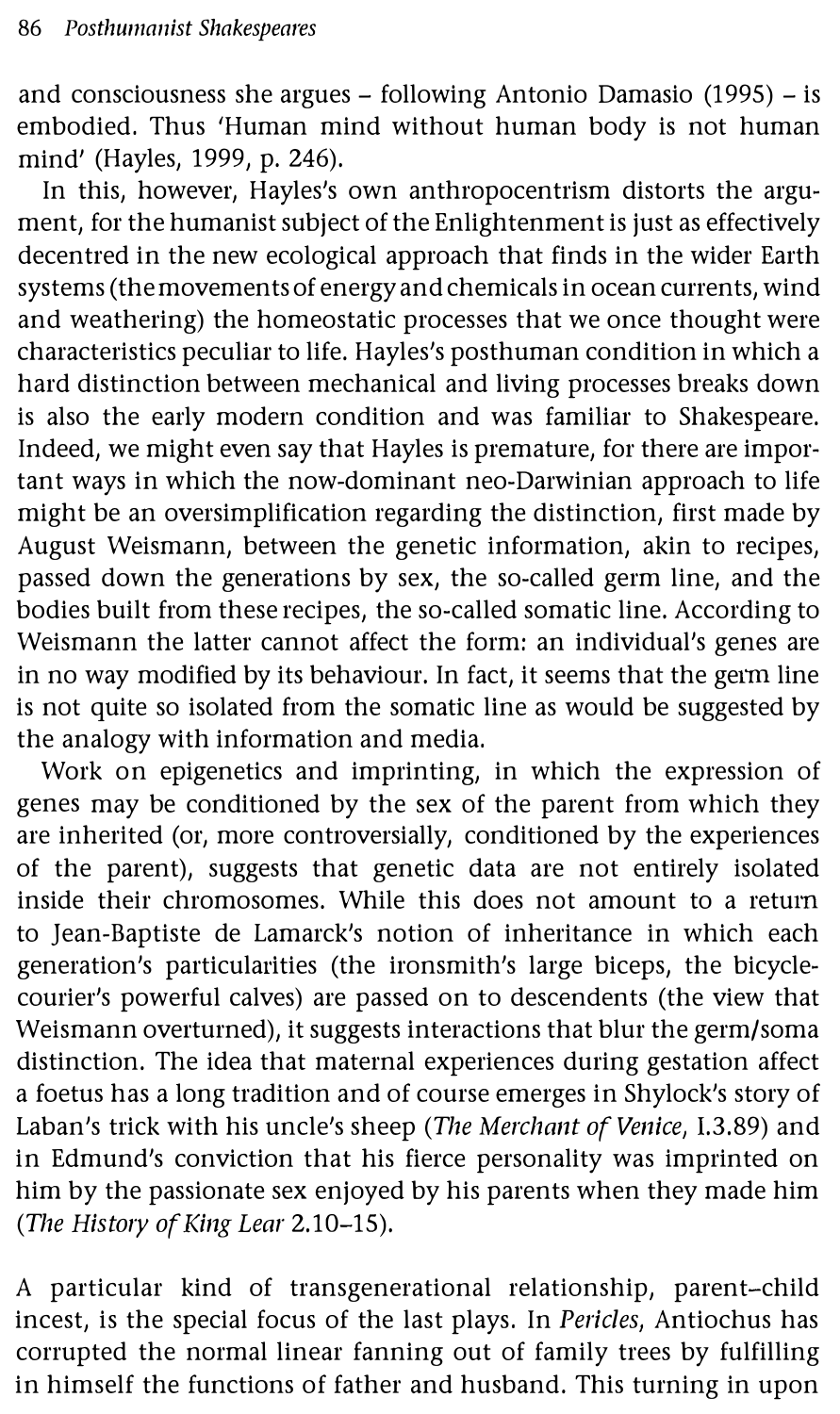itself of the family is extended so that Antiochus also becomes, as Pericles puts it, 'both a father and a son' (1.170), which peculiar claim we will return to shortly. Marina performs a similar turning inward of family relations when she revives Pericles from his swoon: 'Thou ... begett'st him that did thee beget' (21.183). The widespread taboo against sexual incest in almost all cultures has its biological origins in the genetic binarism of allele pairs in the human chromosome, one half of which came from the mother and one from the father. Many traits, including potential diseases, may be carried by an individual without being expressed because only one of the two alleles codes for that trait; the recessive allele has no effect because of the dominance of its partner that does not code for the trait. Such a recessive trait will be expressed only when both alleles at a given gene-locus code for it, which rarely happens when unrelated individuals mate. But because a brother and sister or a parent and child share 50 per cent of their genes they are quite likely to have the same recessive allele at a given point in their genomes. The children of their incestuous mating are quite likely to inherit the recessive allele from both parents, which is the condition required for the recessive trait to be expressed. Children born of incestuous mating are for this reason much more likely than others to have genetically inherited diseases, which is what the incest taboo exists to prevent.

Rather than being a cultural phenomenon, the incest taboo is a genetically determined behaviour that has been naturally selected: genes which make a parent and child, or a brother and sister, revolted by the thought of sex with one another are likely to do better in the centuries-long evolutionary competition than genes that do not. The latter genes are more likely to find themselves in unhealthy infants who die of genetically inherited disease before adulthood, and hence are less likely to get passed on to the next generation. Natural selection exhibits self-regulation, homeostasis, across the generations, and this offered Shaksespeare a model for his compulsive reworkings of self-healing family relationships - siblings forgiving parents and one another - in his last plays. Genes that do better by raising a taboo a gainst incest need to give individuals a way of determining their consanguinity, and the most obvious way is to make individuals able to recognize their relations in order to avoid having sex with them. When a genealogy is drawn as a family tree, the incest taboo operates to promote the fanning out of lines of descent and to prevent the formation of genetically closed loops of relative-sex which are comparatively sterile because the resulting children have an increased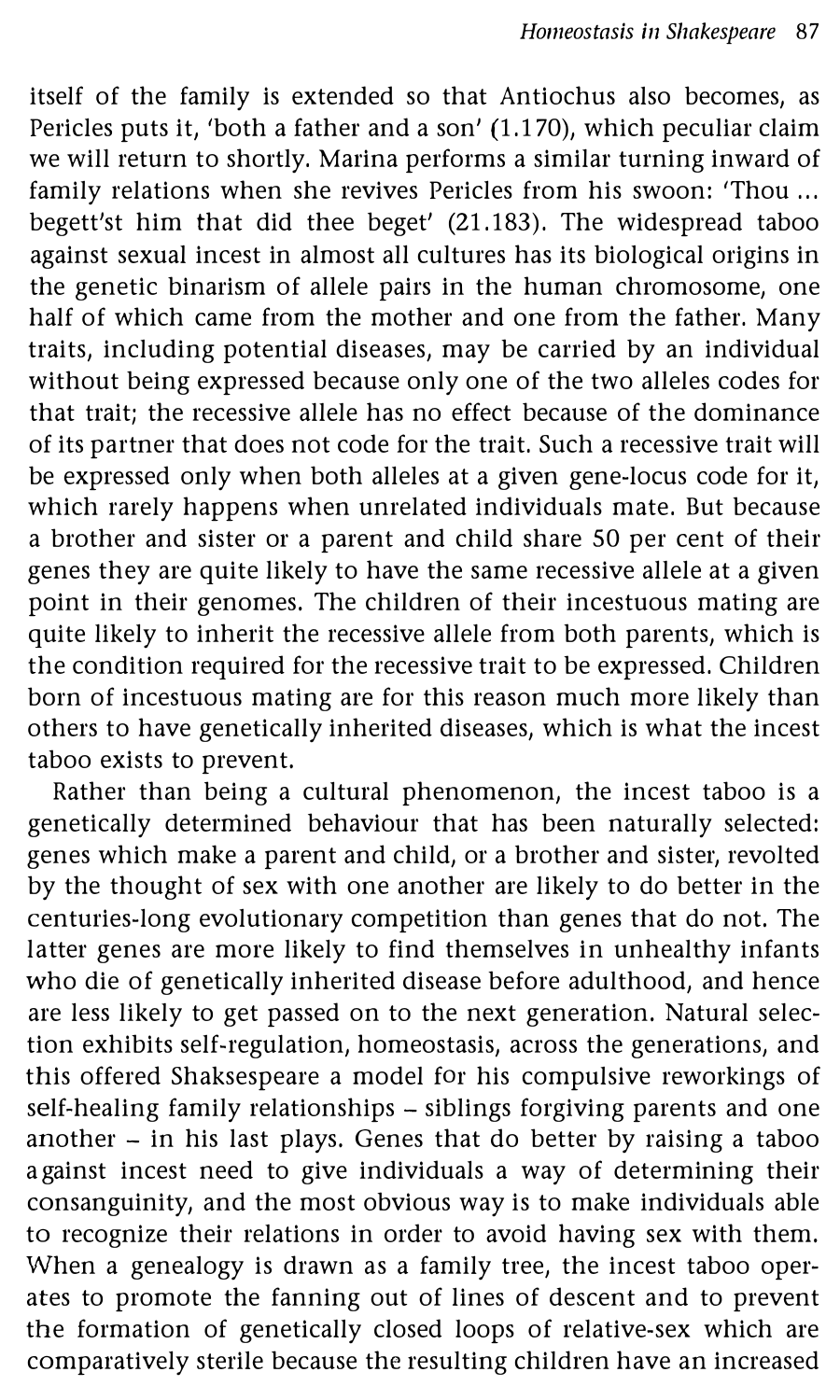propensity to die before adulthood. The family tree of a recurrent incestuous relationships would tend towards a denuded bough, its branches withering from disease.

Pericles's sexual desire for the daughter of Antioch is articulated in arboreal terms: 'To taste the fruit of yon celestial tree' (1.64). It is not clear if the daughter is the fruit and her father the celestrial tree, or perhaps she is the tree and the fruit is the sexual enjoyment of her. Her father, however, calls her 'this fair Hesperides, / With golden fruit' (1.70-1) which metaphor casts his daughter as a living contradiction, since she is the object of men's desire and simultaneously the guardian of that object. The riddle Pericles has to solve is written from the mute daughter's point of view ('I am ... ') and, as riddles often are, it is based on an apparent contradiction:

PERICLES I am no viper, yet I feed On mother's flesh which did me breed. I sought a husband, in which labour I found that kindness in a father. He's father, son, and husband mild; I mother, wife, and yet his child. How this may be and yet in two, As you will live resolve it you. Sharp physic is the last. (Pericles 1.107-15)

Even once this is solved as being about incest, the problem of the riddle is not entirely eliminated, since although we can see how her incestuous father would be her father and husband, it remains unclear why he would be her 'son'. Equally mysterious is why she thinks herself not only his wife and child but also his 'mother'. Parallel phrasing occurs in Pericles' soliloquy after Antiochus leaves:

PERICLES Where now you're both a father and a son By your uncomely claspings with your child - Which pleasures fits a husband, not a father -And she, an eater of her mother's flesh, By the defiling of her parents' bed, And both like serpents are, who though they feed On sweetest flowers, yet they poison breed. (Pericles 1.170-6)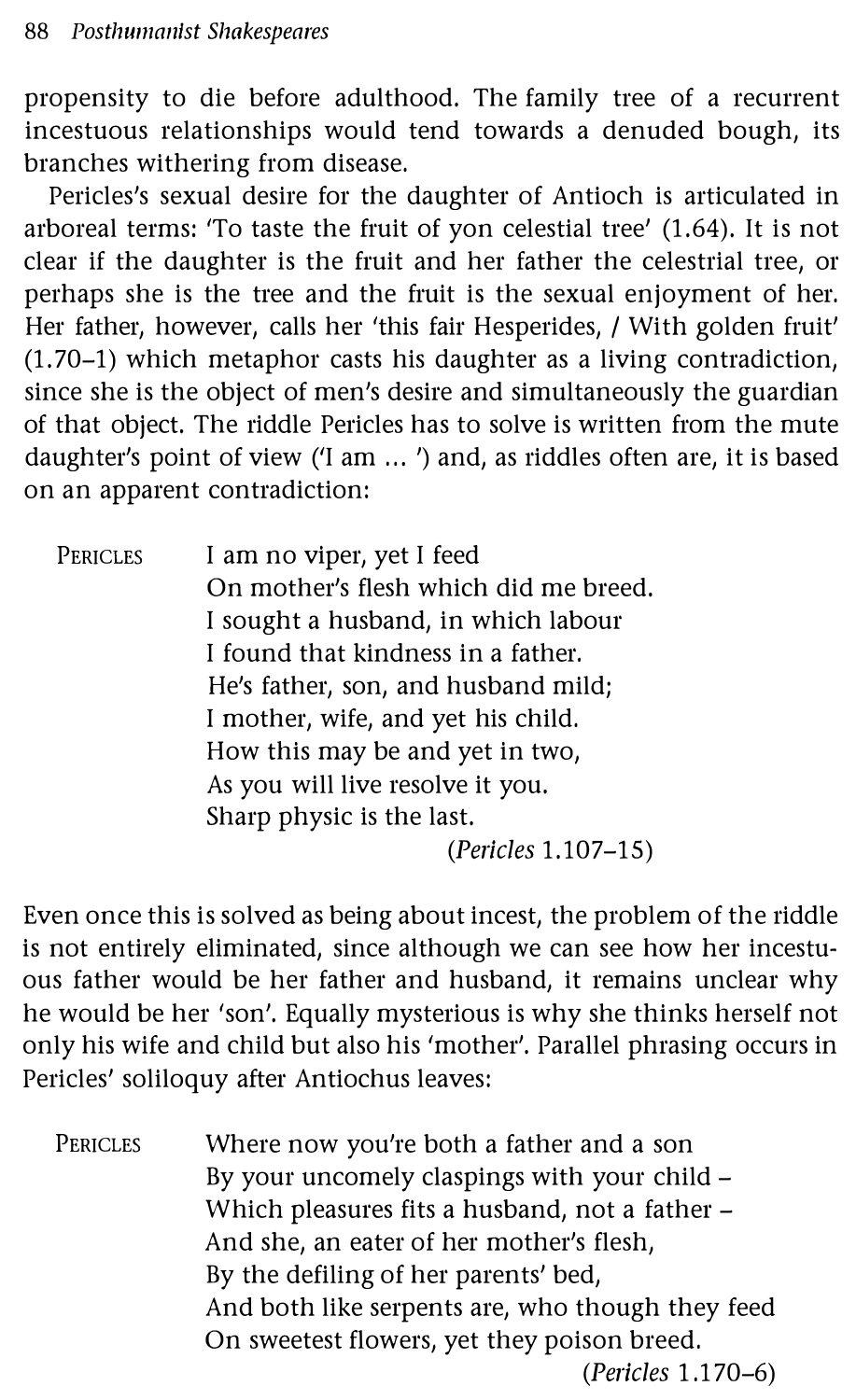Here Antiochus paradoxically becomes his own son and his daughter a consumer of her mother's flesh.

The point of the paradox emerges if we draw a family tree and consider how incest breaks its conventions by generating loops of inbreeding. In the drawing of pedigrees - the form of family trees Shakespeare would have been familiar with, having had to produce one to apply for a patent of gentility in 1597 - horizontal lines link mates and vertical lines are used to link parents and their offspring, as in Figure 4.1.

In such a schema there is no simple way to represent incest. One possibility is a loop (see Figure 4.2).

This requires an additional directionality that the orthogonal tree structure is not supposed to possess: a slanted line representing sex with an offspring. Alternatively, the individual occupying the position of mate and offspring can be repeated (see Figure 4.3).

A family tree that should fan out is made by incest to fold back on itself, or else it requires contradictory self-division, as in the daughter of Antiochus being both the fruit and the guardian of that fruit. Shakespeare's taste for likening family relations to pendant fruits such

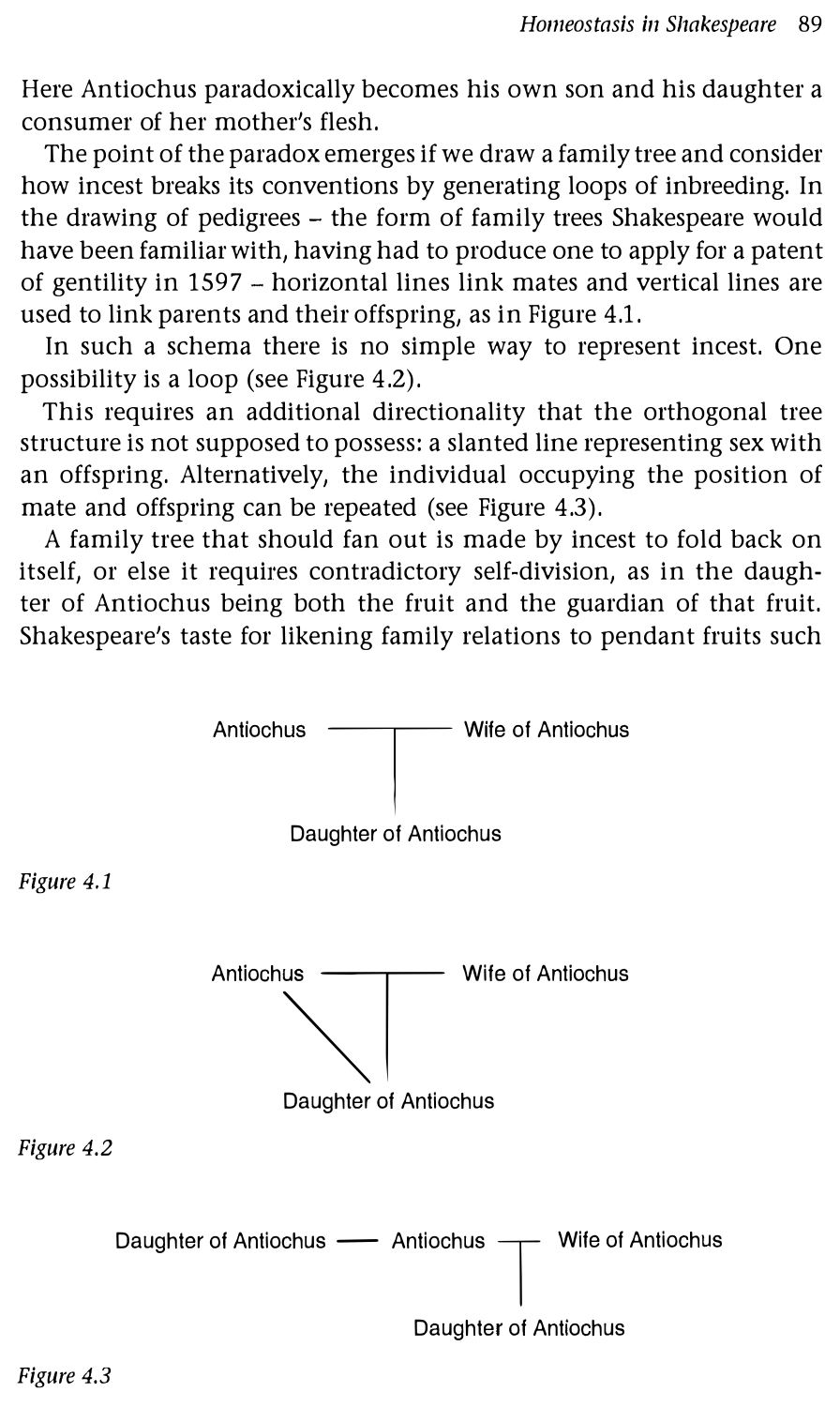as 'dangling apricots' is fully expressed in the celebrated Gardening Scene (III.4) in Richard II and in Richard of Gloucester's 'I love the tree from whence thou sprang'st, I Witness the loving kiss I give the fruit' (Richard Duke of York, V.7.31-2). Sterility is a common consequence of inbreeding, and Pericles' impresa of a denuded bough green only at the top (the lower branches being dead) might stand for his avoidance of this evil. Antiochus calls Pericles a tree ('so fair a tree / As your fair self', 1.157-8) and Pericles fears that his life may be 'cropped' (1.184). Moreover, Pericles thinks of himself as one of that topmost class in a hierarchical social structure which protects the lower branches:

PERICLES Our men [will] be vanquished ere they do resist, And subjects punished that ne'er thought offence, Which care of them, not pity of myself, Who am no more but as the tops of trees Which fence the roots they grow by and defend them, Makes both my body pine and soul to languish, And punish that before that he would punish. (Pericles 2.27-33)

The play's arboreal imagery carries this double sense of diachronic generational fanning out over time and of synchronic social order. As a top branch, Pericles fears that Antiochus, 'To lop that doubt' (that Pericles will broadcast his sin), will cut him off; lopping means cutting off branches; and other uses (such as cutting off heads or limbs, here as in the Gardening Scene in Richard  $II$ ) are figuratively derived from this primary sense.

The avoidance of incest is a purpose of many social practices which are, at root, driven by the genetic imperative to avoid harmful recessive genes meeting at the same locus in the genotype. The means by which organisms avoid incest is the ability to recognize their siblings, offspring and parents, and distinguish them from others with whom they may mate. Pericles, like The Winter's Tale and Cymbeline, is much concerned with this ability to distinguish, and it gives us reason to reconsider the rejection of the categorization that calls these plays the Romances or, still more neutrally yet also being resisted (McMullan, 2007, pp. 65-126), the Late Plays. Thaisa does not even know if she has a daughter, the shipboard delivery being somehow forgotten:

THAISA That I was shipped at sea I well remember, ev'n on my eaning time,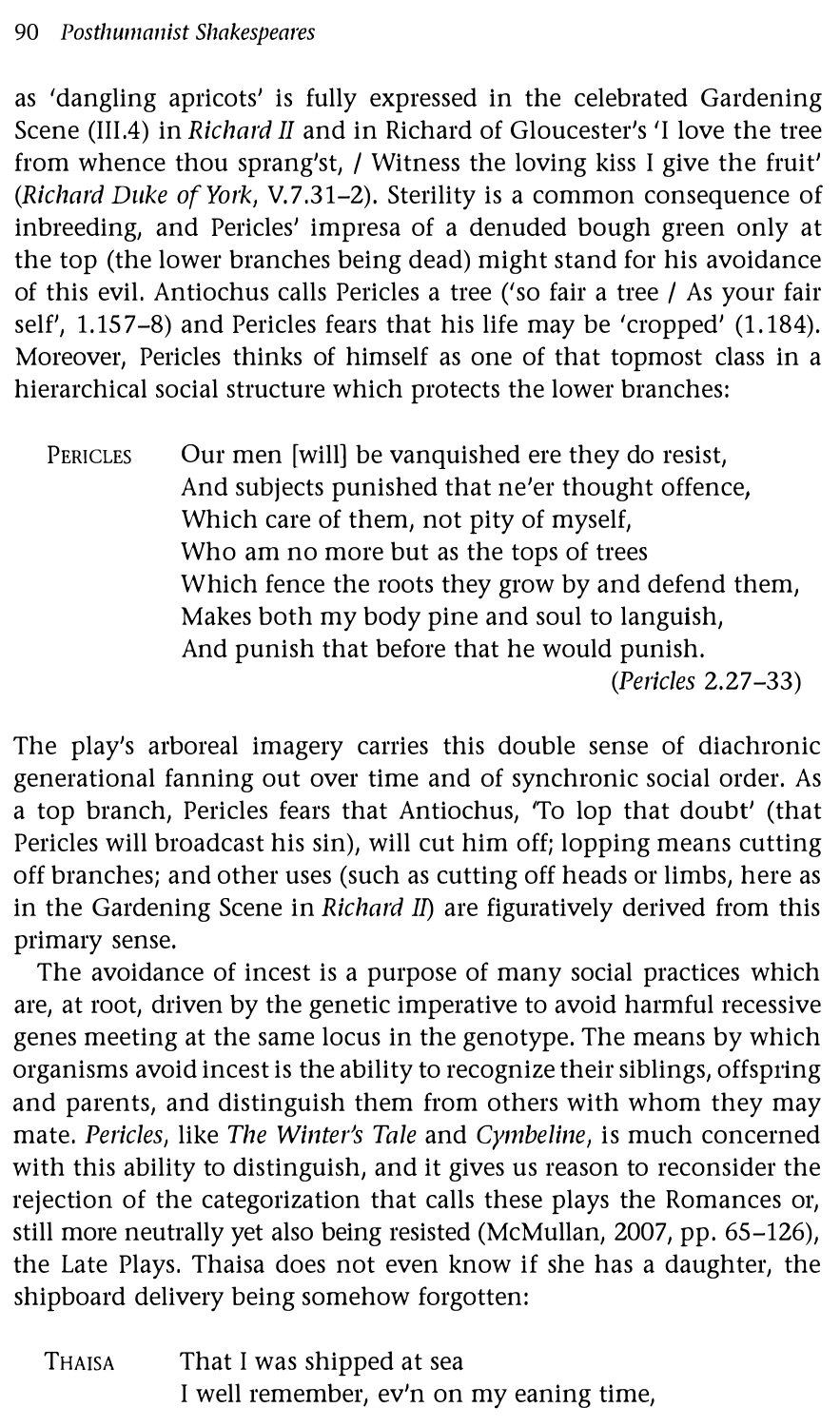But whether there delivered, by th' holy gods I cannot rightly say.

(Pericles 14.4-7)

She does not know it, but the child was a girl so there is no danger of their later meeting and incestuously mating. But Pericles does indeed meet Marina without knowing who she is, and his language upon recognizing her invokes precisely the contradictory self-parenting language of Antiochus and his daughter: 'Thou that begett'st him that did thee beget' (21.183).

The genetic pressure not to commit incest unknowingly is at least part of the motivation unconsciously driving Pericles' and Marina's tense consideration of the means by which identity might be determined, as with her 'Is it no more / To be your daughter than to say my mother's name?' (21.196-7) which might carry the additional sense of 'is mentioning your wife enough to stop you thinking of me sexually?' In the source for Shakespeare's play The Winter's Tale, Robert Greene's Pandosto, the father Pandosto unwittingly and extensively woos his lost daughter Fawnia and even threatens to rape her if she will not yield to him (Greene, 1588, F4r-G3v). This part of the plot Shakespeare attenuated but did not excise in his version of the story:

| FLORIZEL       | At your request                                  |
|----------------|--------------------------------------------------|
|                | My father will grant precious things as trifles. |
| <b>LEONTES</b> | Would he do so, I'd beg your precious mistress,  |
|                | Which he counts but a trifle.                    |
|                | (The Winter's Tale, $V.1.220-3$ )                |

Incest also lies just beneath the surface of Cymbeline in the strong affection of Guiderius and Arviragus for their sister Imogen which only her disguise suppresses: 'Were you a woman, youth, / I should woo hard' (III.6.66-7). Indeed, read as the product of a culture that seemingly understood (as we would not) Gertrude's marriage to her dead husband's brother Claudius to be a kind of incest in Hamlet, the avoidance of sibling incest is also the opening problem of Cymbeline since the king wished his daughter to marry his new queen's son (I.1.4-6). This unwanted marriage would have been a kind of grafting following the 'lopping' of Cymbeline's rightful male heirs, Guiderius and Arviragus, who at the end are again 'jointed to the old stock' as the prophecy handed down by Jupiter requires (V.3.236, V.4.441-2). It takes passionate complaints and overt threats from the ghosts of his parents and siblings to wring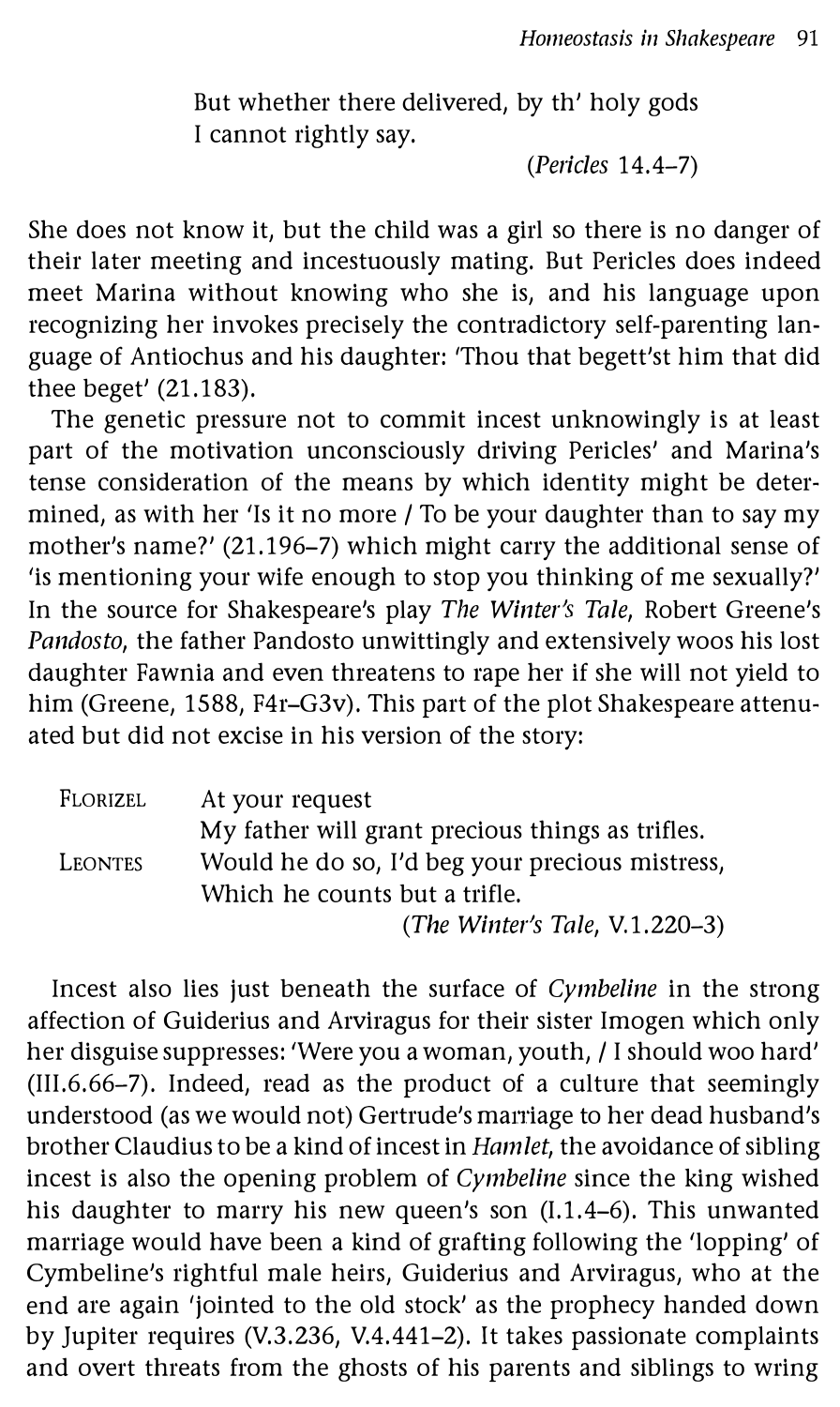this rectification of Posthumus' wrongs from the negligent foster-father Jupiter ('Thou orphans' father art', V.3.134), as we should expect since Shakespeare's last plays are so insistently concerned with the correction of transgenerational wrong.

An eco-critic might be expected to stress the cyclical nature of time in these plays, and their use of myths of regeneration to suggest that nature gathers in all with its recurrent return to a starting point. However, it is at least as useful to attend to their dramatizations of self-regulation (homeostasis) achieved by transgenerational correction in which bad behavioural traits inherited by offspring plague the perpetrator. Shakespeare would seem, then, not only to have anticipated the Gaian model of a vitally alive Earth, but also the role of heredity in the evolution of morality as described by Frans de Waal, Daniel Dennett and Richard Joyce among others (Flack and De Waal, 2000; Dennett, 2003a; De Waal, 2004; Joyce, 2006). Of course he anticipated neither of those things; rather, unencumbered by the sharp distinction of matter and mind that dominated Enlightenment science he (rightly, we now know) assumed that the mechanical and the organic lie along a continuous spectrum, or chain of being. Like his contemporaries, Shakespeare had insights that we would call posthumanist.

## Notes

1. All quotations of Shakespeare are from Shakespeare (1989).

## Works cited

- Berner, Robert A. (1991) 'Atmospheric Oxygen, Tectonics, and Life', in Stephen H. Schneider and Penelope J. Boston (eds), Scientists on Gaia, Cambridge: Massachusetts Institute of Technology Press, pp. 161-6.
- Capell, Edward, and John Collins (1779-80) Notes and Various Readings to Shakespeare. Vol. 1: All's Well That Ends Well; Antony and Cleopatra; As You Like It; The Comedy of Errors; Coriolanus; Cymbeline; Hamlet; 1 Henry IV; 2 Henry IV; Henry V; 1 Henry VI; 2 Henry VI; 3 Henry VI; Henry VIII; Julius Caesar; King John; King Lear; Love's Labour's Lost, London: Henry Hughs.
- Clough, Patricia Ticineto, and Jean Halley (eds) (2007) The Affective Turn: Theorizing tlie Social, Durham: Duke University Press.
- Damasio, Antonio R. (1995) Descartes' Error: Emotion, Reason, and the Human Brain, London: Picador.
- Darwin, George Howard (1898) The Tides and Kindred Phenomena in the Solar System, London: Murray.
- Dawkins, Richard (1982) The Extended Phenotype: The Gene as the Unit of Selection, Oxford: Oxford University Press.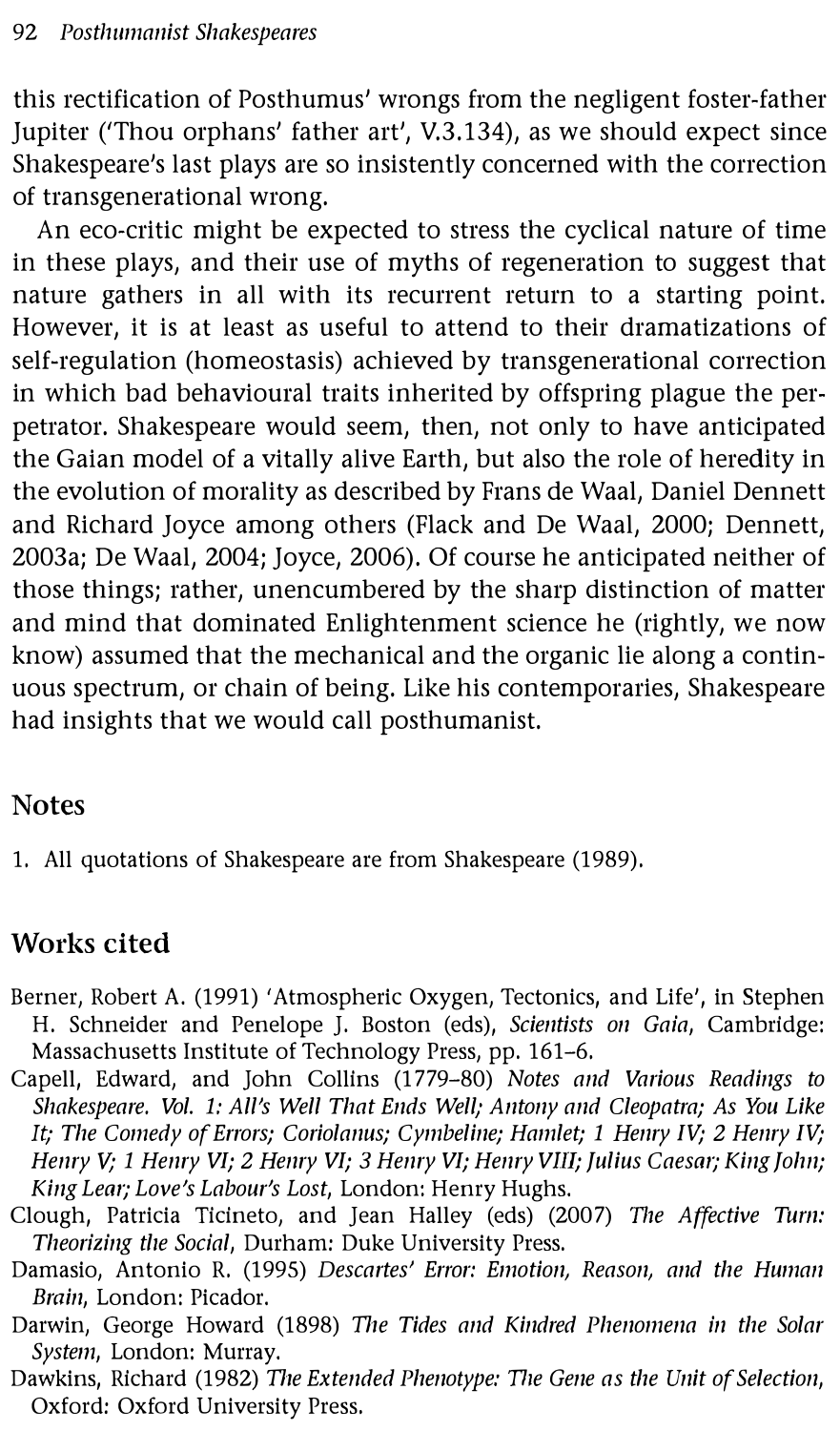- De Waal, Frans B. M. (1982) Chimpanzee Politics: Power and Sex among Apes, London: Cape.
- De Waal, Frans B. M. (2001) The Ape and the Sushi Master: Cultural Reflections by a Primatologist, London: Allen Lane.
- De Waal, Frans B. M. (2004) 'Evolutionary Ethics, Aggression, and Violence: Lessons from Primate Research', Journal of Law, Medicine and Ethics 32, pp. 18-23.

Dennett, Daniel C. (2003a) Freedom Evolves, London: Penguin.

- Dennett, Daniel C. (2003b) 'How Has Darwin's Theory of Natural Selection Transformed Our View of Humanity's Place in the Universe?', in William K. Purves, David Sadava, Gordon H. Orians and H. Craig Heller (eds), Life: The Science of Biology, 7th edn, vol. 2: Evolution, Diversity, and Ecology, Sunderland: Sinauer, p. 523.
- Flack, Jessica C., and Frans B. M. De Waal (2000) '"Any Animal Whatever": Darwinian Building Blocks of Morality in Monkeys and Apes', Journal of Consciousness Studies 7, pp. 1-29.
- Greene, Robert (1588) Pandosto: The Triumph of Time, Short Title Catalogue (STC) 12285, London: Thomas Orwin for Thomas Cadman.
- Hayles, N. Katherine (1999) How We Became Posthuman: Virtual Bodies in Cybernetics, Literature, and Informatics, Chicago: University of Chicago Press.
- Joyce, Richard (2006) The Evolution of Morality. Life and Mind: Philosophical Issues in Biology and Psychology, Cambridge: Massachusetts Institute of Technology Press.
- Lenton, Timothy M. (1998) 'Gaia and Natural Selection', doi:l0.1038/28792, Nature 394, pp. 439-47.
- Lovelock, James E. (1972) 'Gaia as Seen through the Atmosphere', Atmospheric Environment 6, pp. 579-80.
- Lovelock, James E. (1979) Gaia: A New Look at Life on Earth, Oxford: Oxford University Press.
- Lovelock, James E. (1988) The Ages of Gaia, The Commonwealth Fund Book Program, Oxford: Oxford University Press.
- Lovelock, James E. (2004) 'Reflections on Gaia', in Stephen H. Schneider, James R. Miller, Eileen Crist and Penelope J. Boston (eds), Scientists Debate Gaia: The Next Century, Cambridge: Massachusetts Institute of Technology Press, pp. 1-5.
- Lovelock, James E., and Lynn Margulis (1974a) 'Atmospheric Homeostasis by and for the Biosphere: The Gaia Hypothesis', Tellus 26, pp. 2-10.
- Lovelock, James E., and Lynn Margulis (1974b) 'Biological Modulation of the Earth's Atmosphere', Icarus 21, pp. 471-89.
- McMullan, Gordon (2007) Shakespeare and the Idea of Late Writing: Authorship in the Proximity of Death, Cambridge: Cambridge University Press.
- Shakespeare, William (1765) The Plays, Vol. 4: The Life and Death of Richard the Second; The First Part of King Henry the Fourth; The Second Part of King Henry the Fourth; The Life of King Henry the Fifth; The First Part of King Henry the Sixth, 8 vols, ed. Samuel Johnson, London: J. and R. Tonson [etc.].
- Shakespeare, William (1821) The Plays and Poems, Vol. 16: Richard II; Henry IV Part I, 21 vols, ed. Edmond Malone and James Boswell, London: F. C. and Rivington [etc.].
- Shakespeare, William (1981) King Richard III, ed. Antony Hammond, The Arden Shakespeare, London: Methuen.